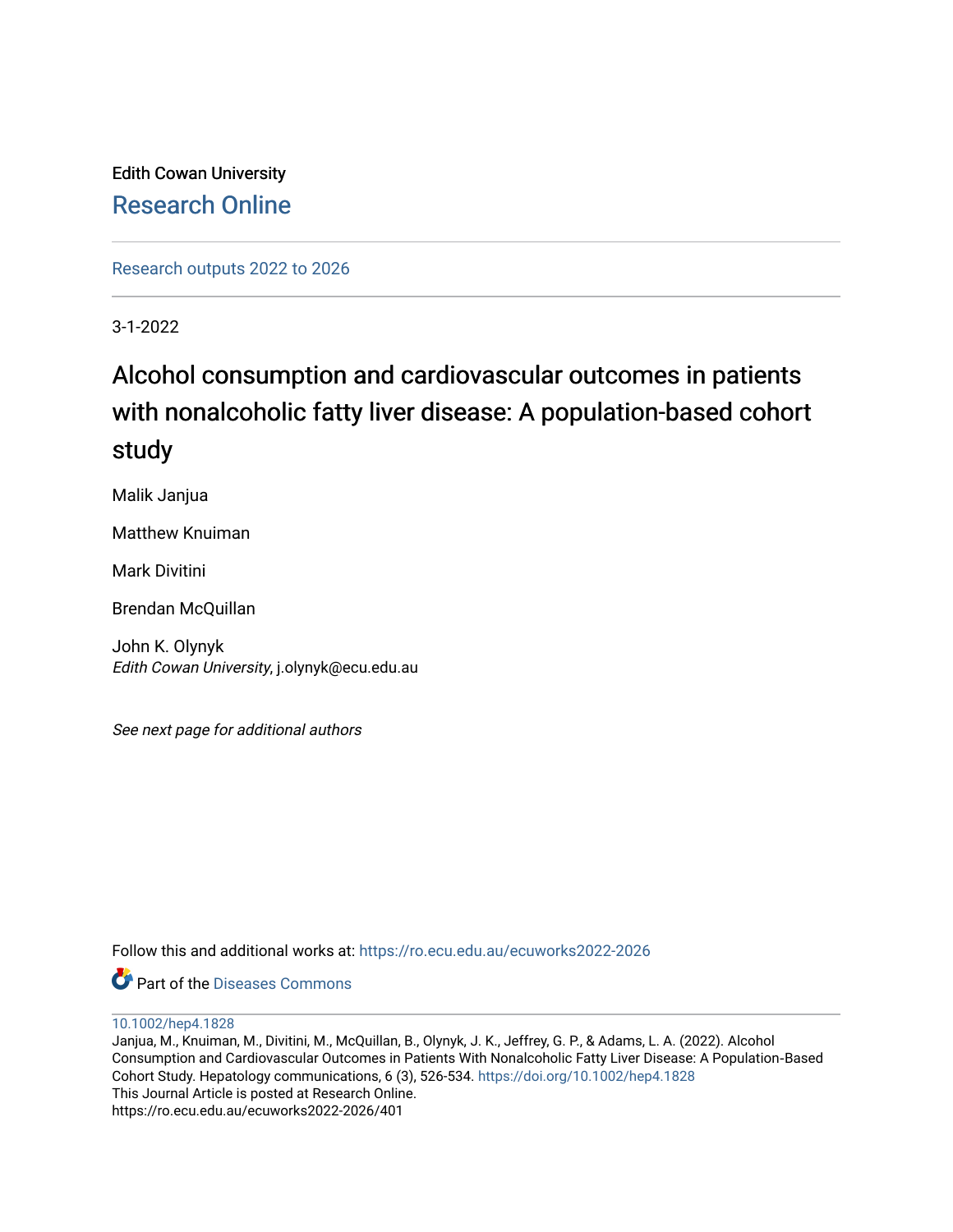#### Authors

Malik Janjua, Matthew Knuiman, Mark Divitini, Brendan McQuillan, John K. Olynyk, Gary P. Jeffrey, and Leon A. Adams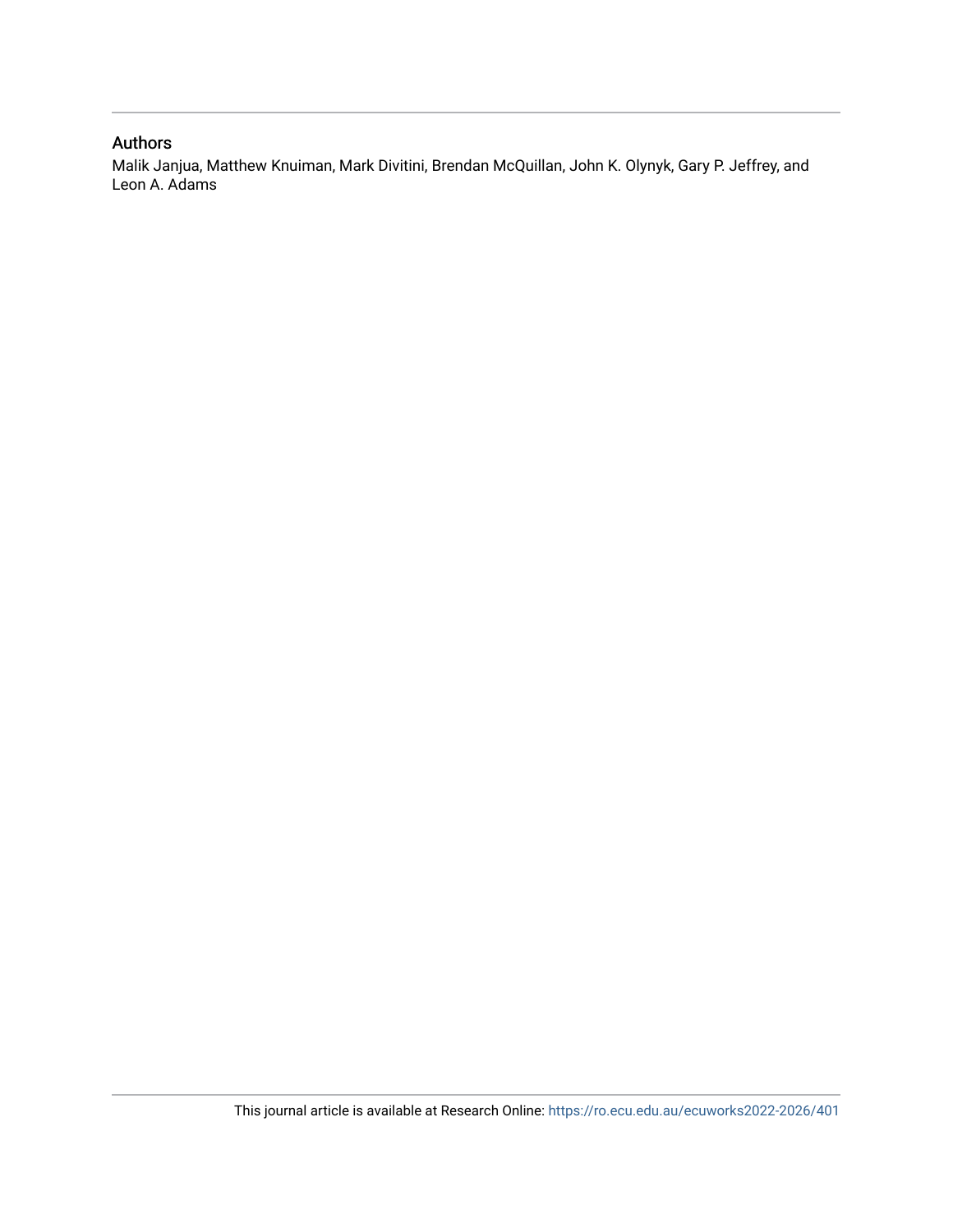# **Alcohol Consumption and Cardiovascular Outcomes in Patients With Nonalcoholic Fatty Liver Disease: A Population-Based Cohort Study**

**Malik Janjua,<sup>1</sup> [Matth](https://orcid.org/0000-0002-3968-7909)ew Knuiman,<sup>2</sup> Mar[k](https://orcid.org/0000-0003-0417-3411) Divitini,<sup>2</sup> Brendan McQuillan,<sup>3,4</sup> John K. Olynyk**  $\bullet$ **,<sup>5,6</sup> Gary P. Jeffrey,<sup>1,3</sup> and Leon A. Adams 1,3**

Low-level alcohol consumption is associated with reduced cardiovascular disease (CVD) in the general population. It **is unclear whether this association is seen in patients with nonalcoholic fatty liver disease (NAFLD) who have an increased risk of CVD. We examined the association between alcohol consumption and CVD-related outcomes in subjects with NAFLD from a general population cohort. Subjects participating in the 1994-1995 Busselton Health survey underwent clinical and biochemical assessment. NAFLD was identified using the Fatty Liver Index of >60, and alcohol consumption quantified using a validated questionnaire. CVD hospitalizations and death during the ensuing 20 years were ascertained using the Western Australian data linkage system. A total of 659 of 4,843 patients were diagnosed with NAFLD. The average standard drinks per week was 8.0 for men and 4.0 for women. Men consuming 8-21 drinks per week had a 38% (hazard ratio [HR] 0.62, 95% confidence interval [CI] 0.43-0.90) lower risk of CVD hospitalization as compared with men consuming 1-7 drinks per week. With both men and women combined, consumption of 8-21 drinks per week was associated with a 32% (HR 0.68, 95% CI 0.49-0.93) reduction in CVD hospitalization in minimally adjusted and 29% (HR 0.71, 95% CI 0.51-0.99) in fully adjusted models. No protective association was observed with binge drinking. There was no association between alcohol consumption and CVD death.**  *Conclusion:* **Low to moderate alcohol consumption is associated with fewer CVD hospitalizations but not CVD death in subjects with NAFLD. (***Hepatology Communications* **2022;6:526-534).**

Monalcoholic fatty liver disease (NAFLD)<br>incorporates a spectrum of disease ranging<br>from simple steatosis to nonalcoholic ste-<br>atohepatitis (NASH), leading to hepatic fibrosis and incorporates a spectrum of disease ranging from simple steatosis to nonalcoholic steatohepatitis (NASH), leading to hepatic fibrosis and potentially cirrhosis. Due to the worldwide increase in the prevalence of obesity, NAFLD has become the most common liver disorder in the Western and

Eastern Industrialized countries, with a global prevalence of approximately 25%.<sup>(1)</sup> NAFLD has a strong association with insulin resistance, and is therefore closely linked to type 2 diabetes mellitus and the metabolic syndrome. The latter is defined by a group of metabolic abnormalities with central adiposity, hypertension, dyslipidemia, and insulin resistance as

*Abbreviations: ALT, alanine aminotransferase; BMI, body mass index; CI, confidence interval; CVD, cardiovascular disease; FLI, Fatty Liver Index; GGT, gamma-glutamyltransferase; HDL, high-density lipoprotein; HR, hazard ratio; ICD-9, International Classification of Diseases, Ninth Revision; ICD-10, International Classification of Diseases, 10th Revision; NAFLD, nonalcoholic fatty liver disease; SBP, systolic blood pressure.*

*Additional Supporting Information may be found at [onlinelibrary.wiley.com/doi/10.1002/hep4.1828/suppinfo.](https://onlinelibrary.wiley.com/doi/10.1002/hep4.1828/suppinfo) Supported by the internal investigator fund at the University of Western Australia.*

*© 2021 The Authors. Hepatology Communications published by Wiley Periodicals LLC on behalf of American Association for the Study of Liver Diseases. This is an open access article under the terms of the [Creative Commons Attribution-NonCommercial-NoDerivs](http://creativecommons.org/licenses/by-nc-nd/4.0/) License, which permits use and distribution in any medium, provided the original work is properly cited, the use is non-commercial and no modifications or adaptations are made.*

*View this article online at wileyonlinelibrary.com. DOI 10.1002/hep4.1828 Potential conflict of interest: Nothing to report.*

526

*Received April 28, 2021; accepted September 8, 2021.*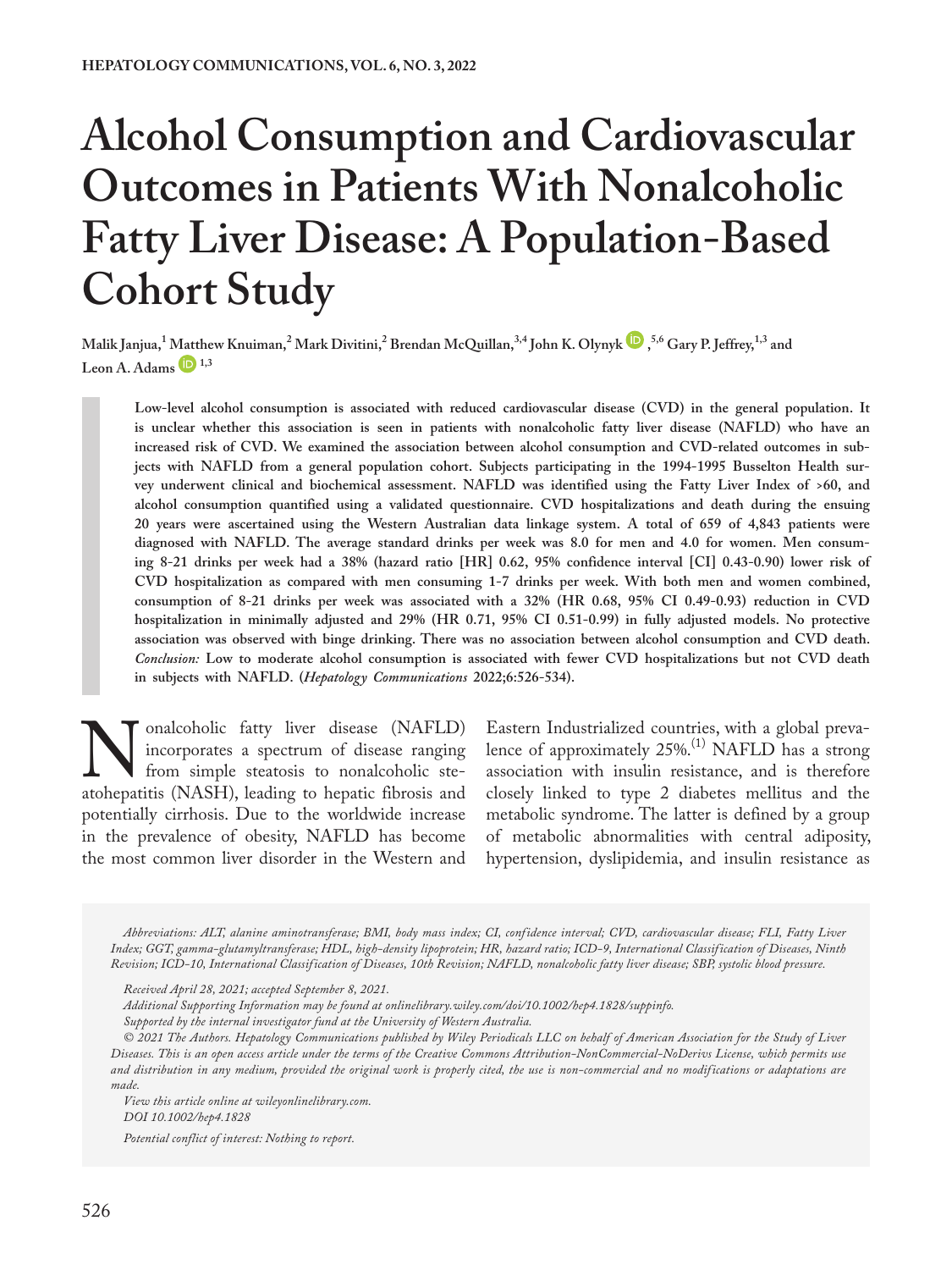its main components; almost 90% of patients with NAFLD have at least one of the characteristic features of metabolic syndrome, and about one third have the complete diagnosis,<sup>(2)</sup> leading to the suggestion that NAFLD can be described as the hepatic manifestation of the metabolic syndrome. $^{(3)}$ 

Components of metabolic syndrome are welldemonstrated risk factors for cardiovascular disease  $(CVD)$ ,  $(4)$  and, notably, an increasing body of evidence demonstrates that CVD is the leading cause of mortality in patients with NAFLD.<sup>(5)</sup> NAFLD itself may be associated with a high risk of incident CVD that is independent of the traditional risk factors and main components of the metabolic syndrome.<sup>(6-8)</sup> The magnitude of risk parallels the severity of underlying NAFLD, such that in patients with NASH or fibrosis, incident CVD disease is approximately 2.5 fold higher.<sup>(6,9)</sup> This is likely related to disturbance in glucose and lipid metabolism, and may have association with a systemic inflammatory environment precipitated in part by molecules and cytokines secreted from liver.<sup>(8)</sup> The strong association between NAFLD and CVD necessitates a careful evaluation of risk factors and consideration of interventions to reduce the overall risk of CVD outcomes in all patients with NAFLD.

Alcohol consumption represents a modifiable factor for CVD; several meta-analyses of observational studies have demonstrated that low levels of alcohol use are associated with a lower risk of  $\mathrm{CVD}^{(10,11)}$  This may be due to possible impact of alcohol on increasing levels of protective lipoprotein levels or reducing inflammatory and pro-coagulant factors.<sup>(12)</sup> Whether these observations extend to patients with NAFLD is controversial. In patients with NAFLD, some cross-sectional studies

have shown low to moderate alcohol consumption to be associated with less fibrosis and have a protective effect on histological severity of liver disease.<sup>(13-15)</sup> However, whether low-level alcohol consumption reduces CVD in subjects with NAFLD is unknown. With this in mind, we aimed to examine for associations between different levels of alcohol consumption on incident CVD events and CVD mortality in a wellcharacterized population-based cohort of patients with NAFLD with a significant length of follow-up.

Our specific aims were to examine (1) the association between different levels of alcohol consumption below a cumulative total of 210 g per week, on incident CVD events and CVD mortality; (2) the association between patterns of alcohol consumption (binge versus nonbinge) on incident CVD events and mortality; and (3) the association between different types of alcohol beverages (wine, beer, spirits) on incident CVD events and mortality.

# **Patients and Methods STUDY POPULATION AND**

# **PARTICIPANTS**

The population of Busselton, a coastal area in the southwest of Western Australia, has been regularly surveyed since the Busselton Health Study was established in 1966.(16) More than 90% of this population consists of individuals with Anglo-Celtic ancestry. A follow-up health survey of survivors from the previous surveys was conducted in 1994-1995, as has been described previously.<sup> $(17)$ </sup> A total of 4,843 participated in the survey and provided a blood sample.

#### **ARTICLE INFORMATION:**

**From the <sup>1</sup> Department of Hepatology, Sir Charles Gairdner Hospital, Nedlands, WA, Australia; <sup>2</sup> School of Population and global Health, University of Western Australia, Nedlands, WA, Australia; <sup>3</sup> Medical School, University of Western Australia, Nedlands, WA, Australia; <sup>4</sup> Department of Cardiovascular Medicine, Sir Charles Gairdner Hospital, Nedlands, WA, Australia; <sup>5</sup> Department of Gastroenterology, Fiona Stanley Hospital, Murdoch, WA, Australia; <sup>6</sup> School of Medical and Health Sciences, Edith Cowan University, Joondalup, WA, Australia.**

#### **ADDRESS CORRESPONDENCE AND REPRINT REQUESTS TO:**

**Leon A. Adams, MBBS, Ph.D. Department of Hepatology Sir Charles Gairdner Hospital** 

**Nedlands, Western Australia, Australia E-mail: [leon.adams@uwa.edu.au](mailto:leon.adams@uwa.edu.au)  Tel.: +618 6457 3333**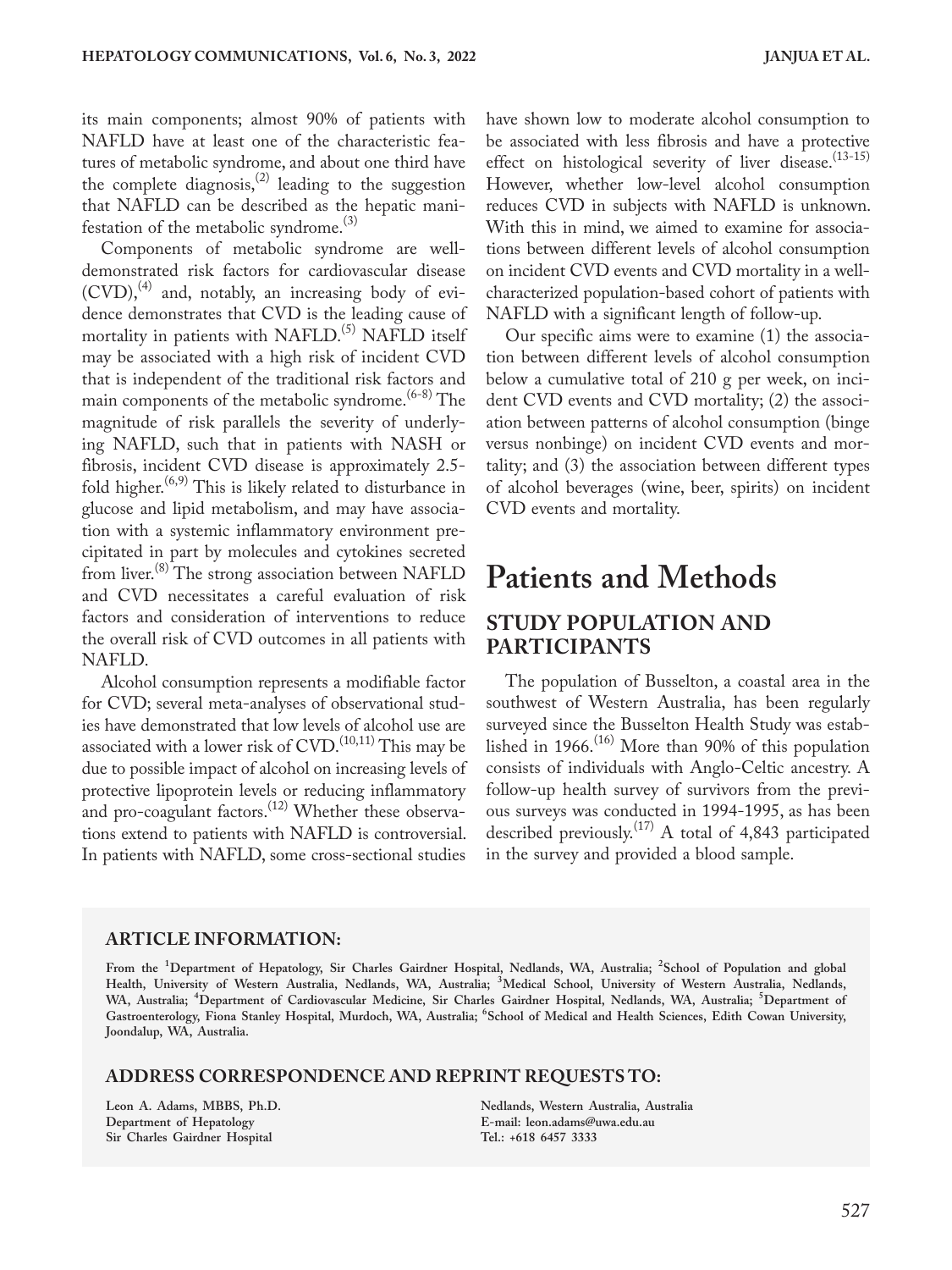### **BASELINE MEASUREMENTS AND CARDIOVASCULAR OUTCOMES**

Participants in the 1994-1995 survey completed a comprehensive health and lifestyle questionnaire, underwent various measurements and tests, and provided a fasting blood sample. Information on alcohol intake, smoking, diabetes, and use of medications was obtained by a standardized questionnaire. Participants were asked to report how many standard drinks of each type of alcohol (beer, wine, spirits) they consumed on each day last week. Diagrams were provided in relation to what constituted a standard drink (10 g of alcohol) for beer, wine and spirits. Participants were classified as never, former, or current smokers. Standardized protocols were used by trained assessors to obtain anthropometric measures, which included measurements of height, weight, and waist circumference. Body mass index was defined as weight (kilograms) divided by height (meters) squared. Blood pressure (systolic and diastolic) was recorded using a mercury sphygmomanometer after 5 minutes rest in a sitting position. Blood samples were obtained from the participants after an overnight fast at time of survey, serum separated and stored at −70°C. Blood samples obtained at the time of the survey were used in this analysis. These include serum alanine aminotransferase (ALT), gamma-glutamyltransferase (GGT), total and high-density lipoprotein (HDL) cholesterol, and triglycerides, and the laboratory methods have been described previously.<sup>(18)</sup>

### **IDENTIFICATION OF PARTICIPANTS WITH NAFLD**

Subjects with a Fatty Liver Index (FLI) score of >60 at baseline and a total standard drink intake of ≤ 21/week were classified as having NAFLD and were included. The FLI is a diagnostic algorithm of fatty liver based on waist circumference, body mass index (BMI), GGT and serum triglyceride levels, and is validated as an accurate predictor of fatty liver in population-based studies.<sup>(19,20)</sup> Patients were excluded if they had serological evidence of hepatitis B or C infection, C282Y/C282Y *HFE* genotype, drank >21 standard drinks per week, or if their alcohol consumption was unknown. In 1998 HFE genotyping was performed on DNA extracted from Guthrie cards.<sup>(18)</sup> In 2005 the stored sera of subjects with ALT > 40 IU/L



**FIG. 1.** Summary of inclusion and exclusion criteria.

were evaluated for markers of liver disease, including hepatitis B and C serology.<sup>(21)</sup> Overall, there were a total of 659 people (384 men and 275 women) who met these criteria and had the required baseline measures (outlined in Fig. 1).

### **EVALUATION OF CARDIOVASCULAR OUTCOMES**

Using record linkage to the hospital admissions and deaths for the period January 1, 1980, to June 30, 2014, hospital and death records of the survey participants were evaluated. International Classification of Diseases, Ninth Revision (ICD-9) codes were used up to June 30, 1999, and ICD-10 codes for subsequent events. History of CVD at baseline in 1994-1995 was defined as any CVD hospital admission (ICD-9 390-459) during the 15 years before the survey (i.e., 1980 to 1994-1995). Cardiovascular outcome events during the 20-year follow-up from survey attendance in 1994-1995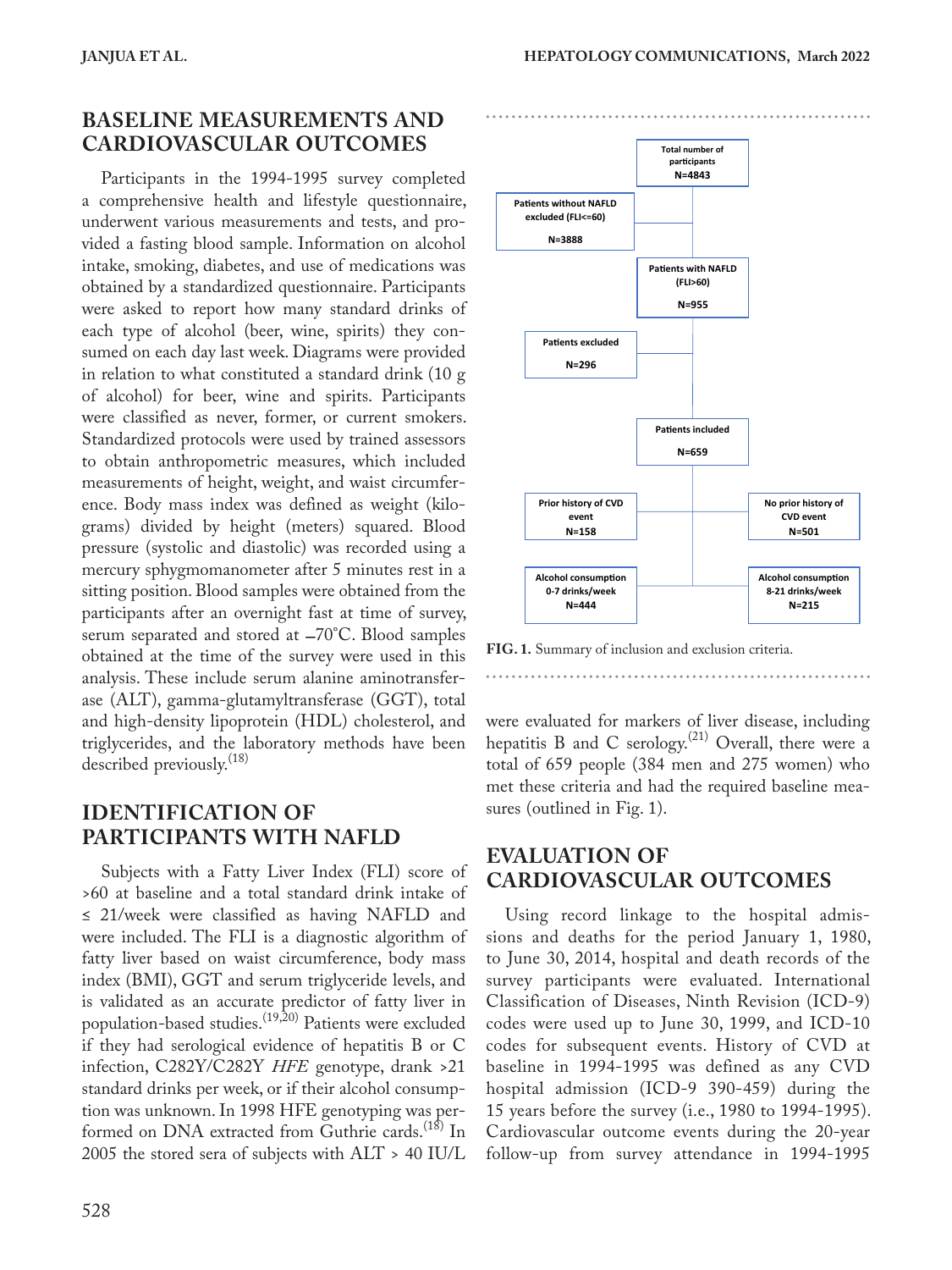to June 30, 2014, were obtained from hospital and death records during this period. Two outcome events were analyzed. Time to death from CVD (ICD-9 401-414, and 420-449; ICD-10 I10-I25, I30-I79, and G45) and time to first fatal or nonfatal cardiovascular event defined as a hospital admission with a principal diagnosis of coronary heart disease (ICD-9 410-414; ICD-10 I20-25), stroke (ICD-9 430-437; ICD-10 I60-68 and G45), heart failure (ICD-9 428; ICD-10 I50), peripheral arterial disease (ICD-9 440-448; ICD-10 I70-79), or death from CVD. This study was approved by the Human Research Ethics Committee of the Department of Health of Western Australia (Project No. 2011/60).

### **POWER AND STATISTICAL ANALYSES**

With the number of CVD events determined during follow-up, the analysis had 80% power to detect a hazard ratio (HR) of 1.05 per standard drink in separate analyses of men and women and 80% power to detect a HR of 1.03 in combined analysis of men and women. With the number of CVD deaths determined on follow-up, the analysis had 80% power to detect a HR of 1.08 per standard drink in separate analyses of men and women and 80% power to detect a HR of 1.05 in combined analysis of men and women.

Variables with skewed distributions were logtransformed for use in regression models, and descriptive results for these variables are presented in both untransformed and transformed scales. The association between alcohol consumption variables and cardiovascular outcomes in participants with NAFLD were examined using Cox proportional hazards regression modeling. Six alcohol consumption variables were considered: total standard drinks of beer last week, total standard drinks of wine last week, total standard drinks of spirits last week, total standard drinks last week, alcohol type (none, beer only, wine only, spirits only, and mixed), and maximum standard drinks on any one day last week. Binge drinking was defined as four or more drinks on any one day. The estimated HRs with 95% confidence intervals (CIs) are reported for each alcohol variable after two levels of adjustment for potential confounders. Model A adjusted for age and CVD history, and model B is further adjusted for BMI and Framingham risk score variables (cholesterol, HDL cholesterol, smoking, diabetes, systolic blood pressure (SBP), and hypertension treatment). Analyses were conducted for men and women separately as well as combined, and for the full cohort and the subcohort of participants with no history of CVD at baseline (CVD-free cohort). Combined analyses of men and women also adjusted for sex, and models for the CVD-free cohort did not adjust for history of CVD. Models for alcohol type and maximum drinks on any one day were also adjusted for total drinks. A 95% CI for a HR that does not include the value 1 is significant at the 5% level (i.e., *P* < 0.05). Tests of the interaction between alcohol variable and sex were conducted to confirm whether the effect of alcohol was significantly different in men and women. A further interaction test was performed to assess whether the impact of alcohol consumption significantly differed in those with higher (>35 IU/L in men and >25 IU/L in women) and lower ALT levels at baseline. Statistical analyses were performed using SAS 9.4.

# **Results**

### **BASELINE CHARACTERISTICS OF STUDY COHORT**

The baseline characteristics (in 1994-1995) of the NAFLD cohort (384 men and 275 women, average age of 57 years) are given in Table 1. By selection, all NAFLD subjects had an FLI score > 60, and the average was 79 in both men and women. Overall, 11% had diabetes, 31% were on hypertension treatment, and mean BMI was 30.1 kg/m<sup>2</sup> in men and 33.5 kg/ m 2 in women. A total of 24% of the cohort had a prior history of hospitalization for CVD.

The average total standard alcohol drinks per week was 8.0 in men (5.1 beer, 2.1 wine, 0.9 spirits) and 4.0 in women (0.9 beer, 2.6 wine, 0.5 spirits), as indicated in Table 2. Only 6% of men and 20% of women were nondrinkers, and more than 50% of the cohort consumed 1-7 standard drinks per week. Binge drinking (defined as four or more drinks on any one day) was reported by 29% of the men and 10% of the women. A total of 51% of the men were exclusive beer drinkers, and 50% of women were exclusive wine drinkers.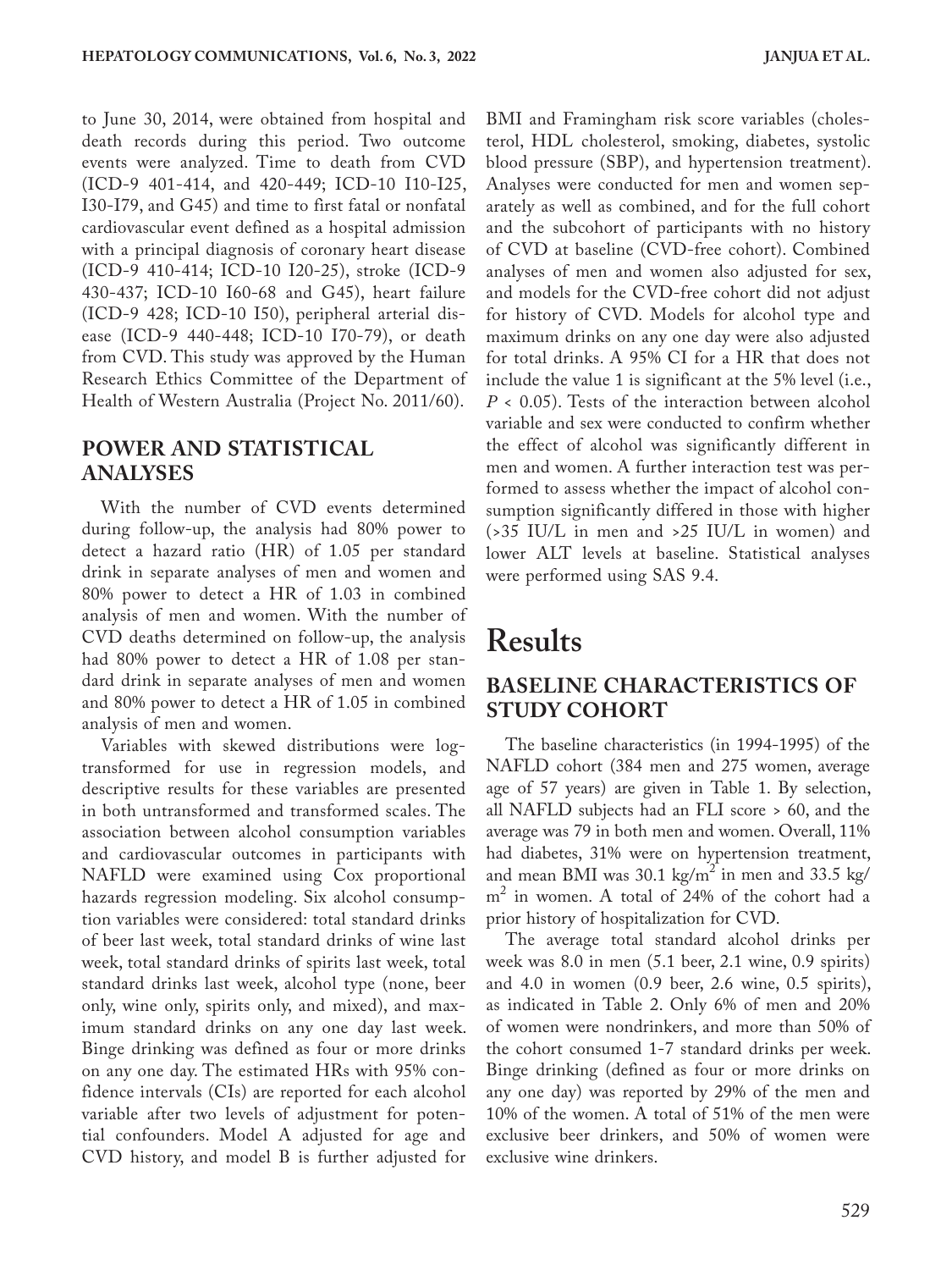| Characteristic                        | Men $(n = 384)$ | Women $(n = 275)$ | All $(n = 659)$ |
|---------------------------------------|-----------------|-------------------|-----------------|
| Age (years)                           | $56.2 \pm 13.9$ | $57.8 \pm 14.1$   | $56.9 \pm 14.0$ |
| History of CVD                        | 92 (24.0)       | 66 (24.0)         | 158 (24.0)      |
| Smoking status                        |                 |                   |                 |
| Never                                 | 137(35.7)       | 153 (55.6)        | 290 (44.0)      |
| Former                                | 197 (51.3)      | 90(32.7)          | 287 (43.6)      |
| Current                               | 50(13.0)        | 32 (11.6)         | 82 (12.4)       |
| <b>Diabetes</b>                       | 39(10.2)        | 35(12.7)          | 74 (11.2)       |
| <b>Hypertension treatment</b>         | 94 (24.5)       | 109 (39.6)        | 203 (30.8)      |
| SBP (mm Hg)                           | $132 \pm 15$    | $133 \pm 18$      | $132 \pm 17$    |
| BMI $(kg/m2)$                         | $30.1 \pm 2.7$  | $33.5 \pm 3.7$    | $31.5 \pm 3.6$  |
| Waist (cm)                            | $104 \pm 8$     | $101 \pm 9$       | $103 \pm 8$     |
| Total cholesterol (mmol/L)            | $5.84 \pm 0.99$ | $6.16 \pm 1.07$   | $5.97 \pm 1.03$ |
| HDL cholesterol (mmol/L)              | $1.05 \pm 0.26$ | $1.29 \pm 0.32$   | $1.15 \pm 0.31$ |
| Triglycerides (mmol/L)                | $2.24 \pm 1.47$ | $1.96 \pm 0.99$   | $2.13 \pm 1.30$ |
| Log triglycerides                     | $0.67 \pm 0.49$ | $0.57 \pm 0.46$   | $0.63\pm0.48$   |
| GGT (U/L)                             | $44.8 \pm 34.4$ | $37.1 \pm 28.2$   | $41.6 \pm 32.2$ |
| Log GGT                               | $3.64 \pm 0.52$ | $3.42 \pm 0.58$   | $3.55 \pm 0.56$ |
| FLI score                             | $78.6 \pm 11.0$ | $78.8 \pm 11.2$   | $78.7 \pm 11.1$ |
| ALT (IU/L)                            | $35.8 \pm 21.4$ | $26.3 \pm 15.1$   | $31.8 \pm 19.6$ |
| Higher ALT (men $>$ 35, women $>$ 25) | 133 (34.6)      | 96 (34.9)         | 229 (34.7)      |
| CVD death                             | 47 (12.2)       | 37(13.5)          | 84 (12.7)       |
| CVD event                             | 128 (33.3)      | 95 (34.5)         | 223 (33.8)      |

#### **TABLE 1. CHARACTERISTICS OF NAFLD COHORT (n = 659) AT BASELINE AND NUMBER OF OUTCOME EVENTS OVERALL AND BY GENDER**

Note: Data are shown as mean ± SD or number (%).

### **NUMBER OF CVD DEATHS AND EVENTS**

Overall, there were 84 CVD deaths (47 in men, 37 in women), and 223 participants (128 men, 95 women) had a CVD event during the 20-year period of follow-up (Table 1).

## **ALCOHOL CONSUMPTION AND RISK OF FUTURE CVD EVENTS**

Table 3 lists the HRs for alcohol consumption variables in relation to risk of CVD event in the NAFLD cohort. Modest alcohol consumption (8-21 drinks per week) was associated with a 32% reduction in risk of future CVD events following adjustment for age, sex, and history of prior CVD. Modest alcohol consumption remained significantly associated with a lower risk of future CVD events with additional adjustment for BMI, smoking, diabetes, serum cholesterol, HDL cholesterol, SBP, and hypertension treatment.

When the analysis was stratified by sex, men who consumed 8-21 drinks per week were found to have a 38% lower risk of CVD event as compared with men consuming 1-7 drinks per week (HR 0.624, 95% CI 0.434-0.898), as outlined in Supporting Table S1. This HR was no longer significant in the fully adjusted model B. Among women, modest alcohol consumption was associated with a HR of 0.85 of future CVD events (Supporting Table S1); however, this was not significant. No interactions between sex and type, pattern, or quantity of alcohol were noted (data not shown). Neither binge-type drinking patterns, nor type of alcohol consumed, were associated with future CVD events. The impact of modest alcohol consumption on future risk of CVD was not significantly different in those with higher (>35 IU/L in men and >25 IU/L in women) as compared with lower ALT levels (*P* = 0.78).

# **ALCOHOL AND RISK OF CVD DEATH**

Table 4 lists the HRs for alcohol consumption in relation to risk of CVD death in the full NAFLD cohort. None of the alcohol consumption variables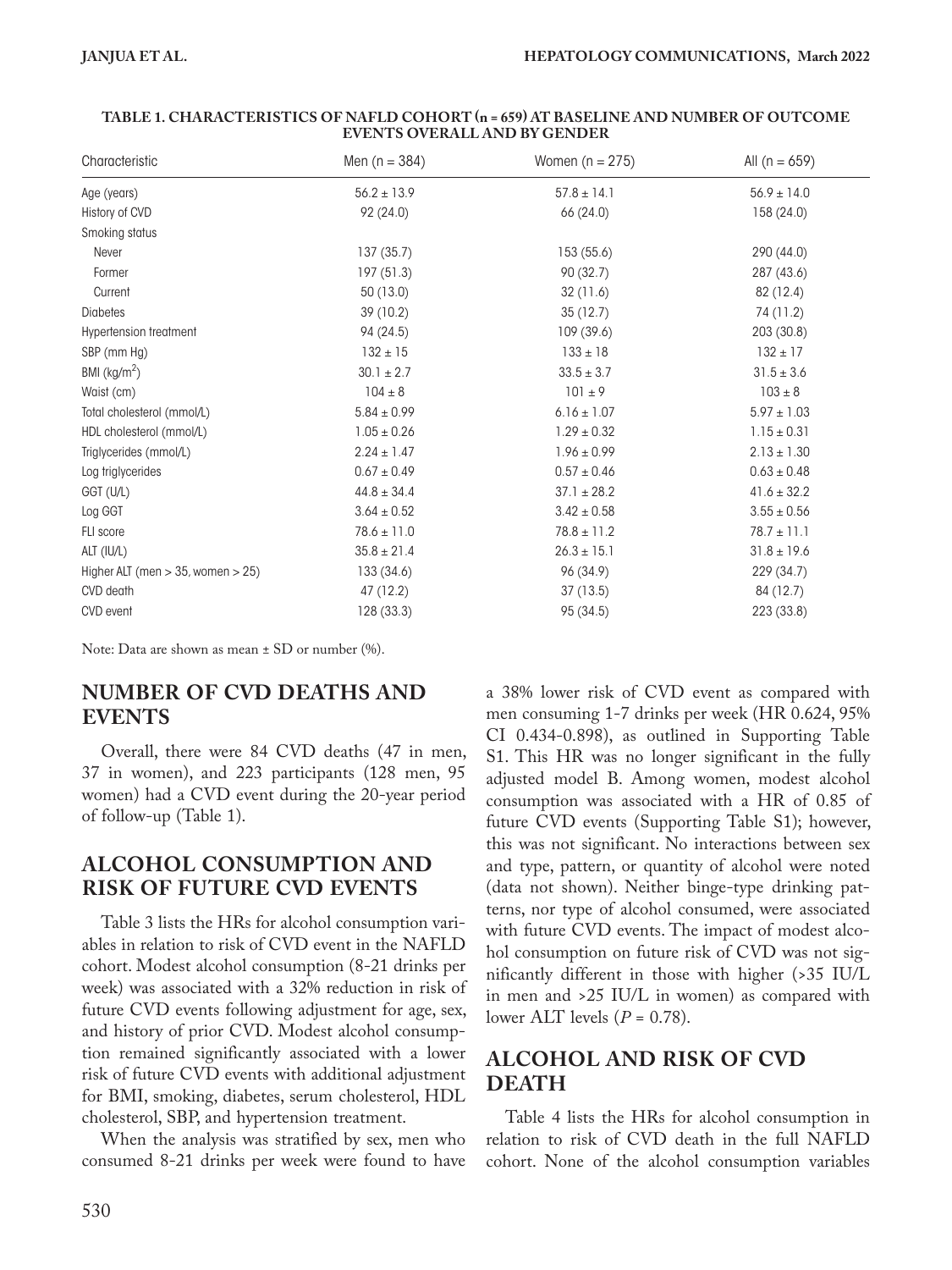#### **TABLE 2. QUANTITY, TYPE AND PATTERN OF BASELINE ALCOHOL CONSUMPTION IN NAFLD COHORT**

| Characteristic       | Men $(n = 384)$ | Women $(n = 275)$ | All (n = $659$ ) |
|----------------------|-----------------|-------------------|------------------|
| Alcohol consumption* |                 |                   |                  |
| Beer                 | $5.1 \pm 5.6$   | $0.9 \pm 2.7$     | $3.3 \pm 5.1$    |
| Wine                 | $2.1 \pm 4.0$   | $2.6 \pm 3.9$     | $2.3 \pm 3.9$    |
| Spirits              | $0.9 \pm 2.7$   | $0.5 \pm 1.7$     | $0.7 \pm 2.4$    |
| Total                | $8.0 \pm 6.4$   | $4.0 \pm 4.7$     | $6.3 \pm 6.1$    |
| Total                |                 |                   |                  |
| None                 | 21(5.5)         | 55(20.0)          | 76 (11.5)        |
| $1-7$                | 192 (50.0)      | 176 (64.0)        | 368 (55.8)       |
| $8 - 14$             | 98 (25.5)       | 31(11.3)          | 129 (19.6)       |
| $15-21$              | 73 (19.0)       | 13(4.7)           | 86 (13.1)        |
| Max on any one day   | 2.7(2.3)        | 1.5(1.6)          | 2.2(2.1)         |
| Max on any one day   |                 |                   |                  |
| $0 - 3$              | 273(71.1)       | 249 (90.5)        | 522 (79.2)       |
| $\geq 4$             | 111(28.9)       | 26(9.5)           | 137 (20.8)       |

\*Standard drinks last week.

#### **TABLE 3. ADJUSTED HR FOR ALCOHOL CONSUMPTION IN RELATION TO RISK OF FUTURE CVD EVENTS IN THE NAFLD COHORT**

|                                       | Model A              | Model B              |  |
|---------------------------------------|----------------------|----------------------|--|
|                                       | HR(95% CI)           | $HR(95\% CI)$        |  |
| Total standard drinks<br>per week of: |                      |                      |  |
| <b>Beer</b>                           | 0.974(0.944, 1.005)  | 0.977(0.946, 1.009)  |  |
| Wine                                  | 1.007 (0.976, 1.038) | 1.008 (0.977, 1.041) |  |
| Spirits                               | 0.980(0.927, 1.035)  | 0.975(0.922, 1.031)  |  |
| Total                                 | 0.983(0.959, 1.007)  | 0.984(0.959, 1.009)  |  |
| Total                                 |                      |                      |  |
| <b>None</b>                           | 0.777(0.510, 1.182)  | 0.768(0.493, 1.199)  |  |
| $1-7$ (ref)                           | 1.000                | 1.000                |  |
| $8-21$                                | 0.677(0.491, 0.932)  | 0.713(0.512, 0.993)  |  |
| Max on any one                        |                      |                      |  |
| day                                   |                      |                      |  |
| $0 - 3$                               | 1.000                | 1.000                |  |
| >4                                    | 0.848(0.544, 1.322)  | 0.864(0.553, 1.348)  |  |

Note: For beer, wine, spirits and total, HR is per additional drink last week. For max on any one day, the HR is adjusted for total drinks. Model A is adjusted for age, sex, and CVD history. Model B is adjusted for age, sex, BMI, CVD history, cholesterol, HDL, smoking, diabetes, SBP, and hypertension treatment.

showed a significant  $(P < 0.05)$  relationship with risk of CVD death in the full cohort in the minimally adjusted (model A) or fully adjusted (model B) models. Also, the sex\*alcohol interaction was not significant, indicating no difference in the alcohol-to-CVD death relationship in men and women.

#### **TABLE 4. ADJUSTED HR FOR ALCOHOL CONSUMPTION IN RELATION TO RISK OF CVD DEATH IN THE FULL NAFLD COHORT**

| Model A              | Model B              |  |
|----------------------|----------------------|--|
| HR (95% CI)          | HR (95% CI)          |  |
|                      |                      |  |
| 0.999(0.950, 1.050)  | 1.016 (0.965, 1.070) |  |
| 1.014 (0.963, 1.068) | 1.029 (0.976, 1.084) |  |
| 0.939(0.846, 1.044)  | 0.909(0.815, 1.015)  |  |
| 0.994(0.952, 1.037)  | 1.005(0.961, 1.051)  |  |
|                      |                      |  |
| 1.000                | 1.000                |  |
| 0.706 (0.406, 1.228) | 0.813(0.456, 1.448)  |  |
|                      |                      |  |
| 1.000                | 1.000                |  |
| 0.961(0.448, 2.064)  | 1.096 (0.501, 2.399) |  |
|                      |                      |  |

Note: For beer, wine, spirits and total, HR is per additional drink last week. For max on any one day, the HR is adjusted for total drinks. Model A is adjusted for age, sex, and CVD history. Model B is adjusted for age, sex, BMI, CVD history, cholesterol, HDL, smoking, diabetes, SBP, and hypertension treatment.

# **Discussion**

Death from cardiovascular disease remains the principal cause of mortality in patients with NAFLD; thus, determination of lifestyle factors that modify CVD risk is important, with the potential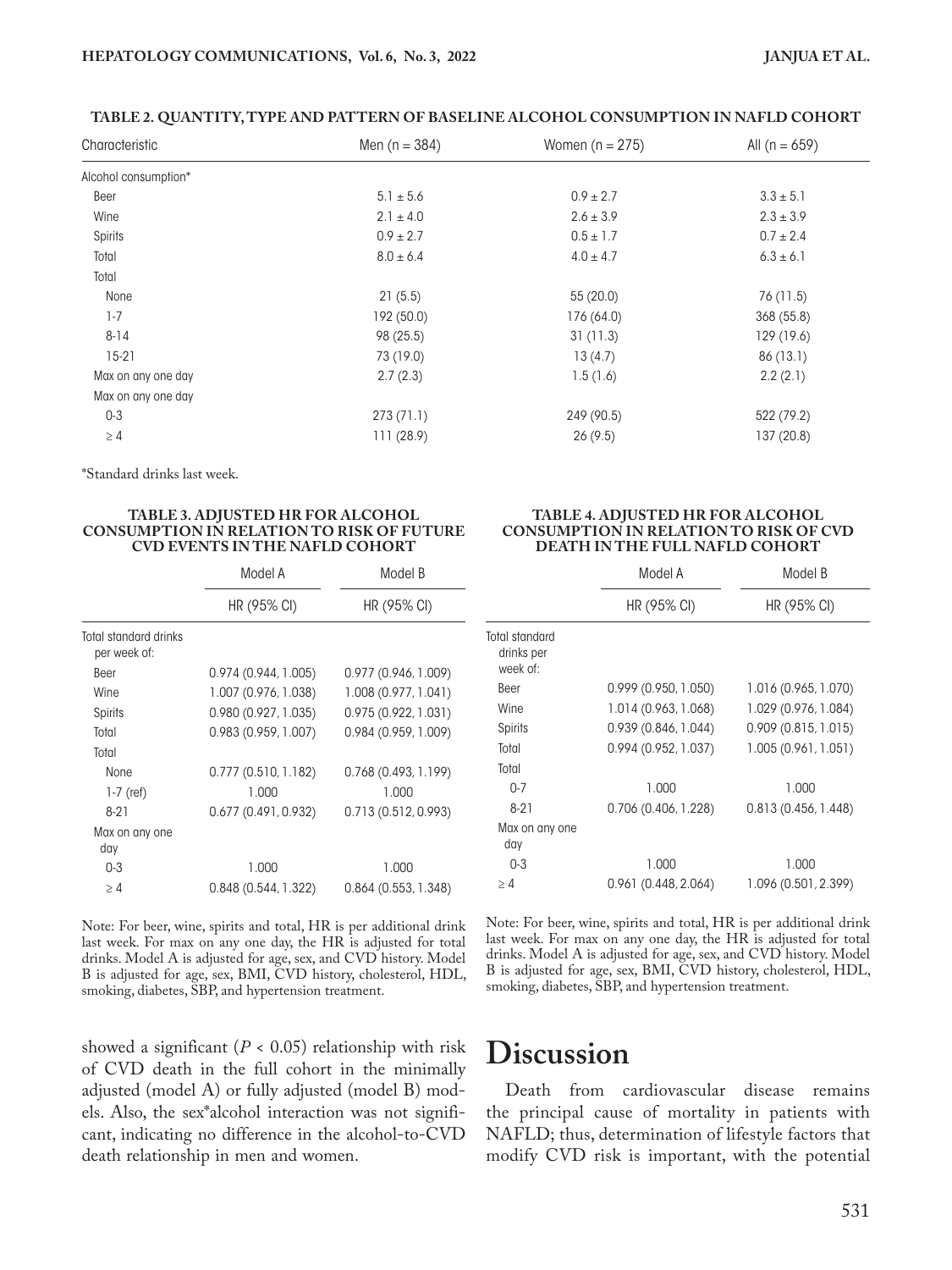to significantly improve patient outcomes. Among our NAFLD cohort of 659 patients followed for 20 years, we found that alcohol consumption of 8-21 drinks per week was associated with 32% reduction in CVD events in minimally adjusted and 30% in fully adjusted models. Men who consumed 8-21 drinks per week at baseline had a 38% lower risk of CVD event, as compared with men consuming 1-7 drinks per week when adjusted for age and underlying CVD history but not in the fully adjusted models. These findings suggest a protective effect of moderate alcohol consumption in patients with NAFLD who by definition are not heavy alcohol consumers. Of note, consumption in a binge-type fashion was not associated with reduced CVD risk, suggesting low and regular consumption is needed for cardio-protection. We did not find specific associations with types of alcohol; however, this may be due to limited statistical power.

These findings are consistent with the previously conducted meta-analyses, which reported that lowlevel alcohol consumption was associated with a reduction in coronary heart disease outcomes in the general population, whereas a significantly increased risk of vascular outcomes was observed in those consuming more than 30-60 g per day.<sup> $(10,11,22)$ </sup> This threshold is noteworthy for being the cutoff to define NAFLD, such that patients with NAFLD will not reach these thresholds. Cross-sectional studies examining the association between alcohol consumption and markers of CVD risk in patients with NAFLD have been conflicting, with increased risk, no effect, and reduced risk being reported.<sup>(23-25)</sup> VanWagner et al. reported in 570 patients with NAFLD that longitudinal alcohol consumption was associated with a lower prevalence of diabetes, lower hemoglobin A1c, and less use of anti-hypertensive medications but no difference in coronary artery calcification or echocardiographic abnormalities.<sup>(24)</sup> Further follow-up of this relatively young cohort (mean age 50 years) will be required to determine the association between alcohol and clinical cardiovascular outcomes. Notably, these studies differed in their diagnostic strategies for NAFLD and used surrogate markers of CVD rather than clinical events and mortality related to CVD.

The exact pathogenesis of the potential beneficial effects of low to moderate alcohol on CVD events is uncertain. Rimm et al. in their meta-analysis of 42 studies demonstrated changes in the HDL cholesterol, serum apolipoprotein, serum triglycerides, plasma fibrinogen, tissue-type plasminogen activator, and plasminogen levels with alcohol dose of 30 g per day.(26) Subsequent studies have found similar results with increased HDL and adiponectin levels, with the latter associated with lower risk of diabetes and  $CVD$ .<sup> $(27)$ </sup> Alcoholic beverages also have antioxidant activity due to phenolic compounds and flavonoids that inhibit synthesis of oxidized form of LDL, which is atherogenic.<sup>(28,29)</sup> However it is important to emphasize that higher levels of alcohol are hazardous, with intake of greater than 30 g per day associated with increased mortality risk in patients with fatty liver, particularly in the presence of the metabolic syndrome.<sup>(30)</sup>

The strengths of our study include that it stems from a large population-based cohort from the real world, focusing objective CVD morbidity and mortality endpoints over a 20-year follow-up. The assessment of alcohol consumption was obtained using comprehensive and standardized health and lifestyle questionnaires. We not only studied the impact of overall consumption but also the type and pattern of alcohol consumption, although the latter were not associated with the outcomes.

Limitations include the lack of population diversity, as more than 90% of the study population consisted of individuals with Anglo-Celtic ancestry and does not include more diverse ethnic groups to provide more generalized application. Another potential limitation could be the use of FLI for diagnosis of NAFLD. Nonetheless, it has been validated in Western populations with excellent accuracy area under the receiver operating characteristic curve of 0.83 for determining presence of steatosis in comparison with histopathological diagnosis.<sup>(31)</sup>

However, the main question is how to apply this finding to our clinical practice and convey it as a public health message as a risk modification measure to reduce CVD. The cardiovascular benefits of moderate alcohol consumption should be weighed against any potential adverse events due to underlying comorbidities, as the impact of alcohol may be variable in different age groups. Similarly, the risk of injury from long-term alcohol may be significant in one group, whereas the CVD may cause major disease burden in the other group. These factors require carefully conducted studies involving different population subgroups to identify those at high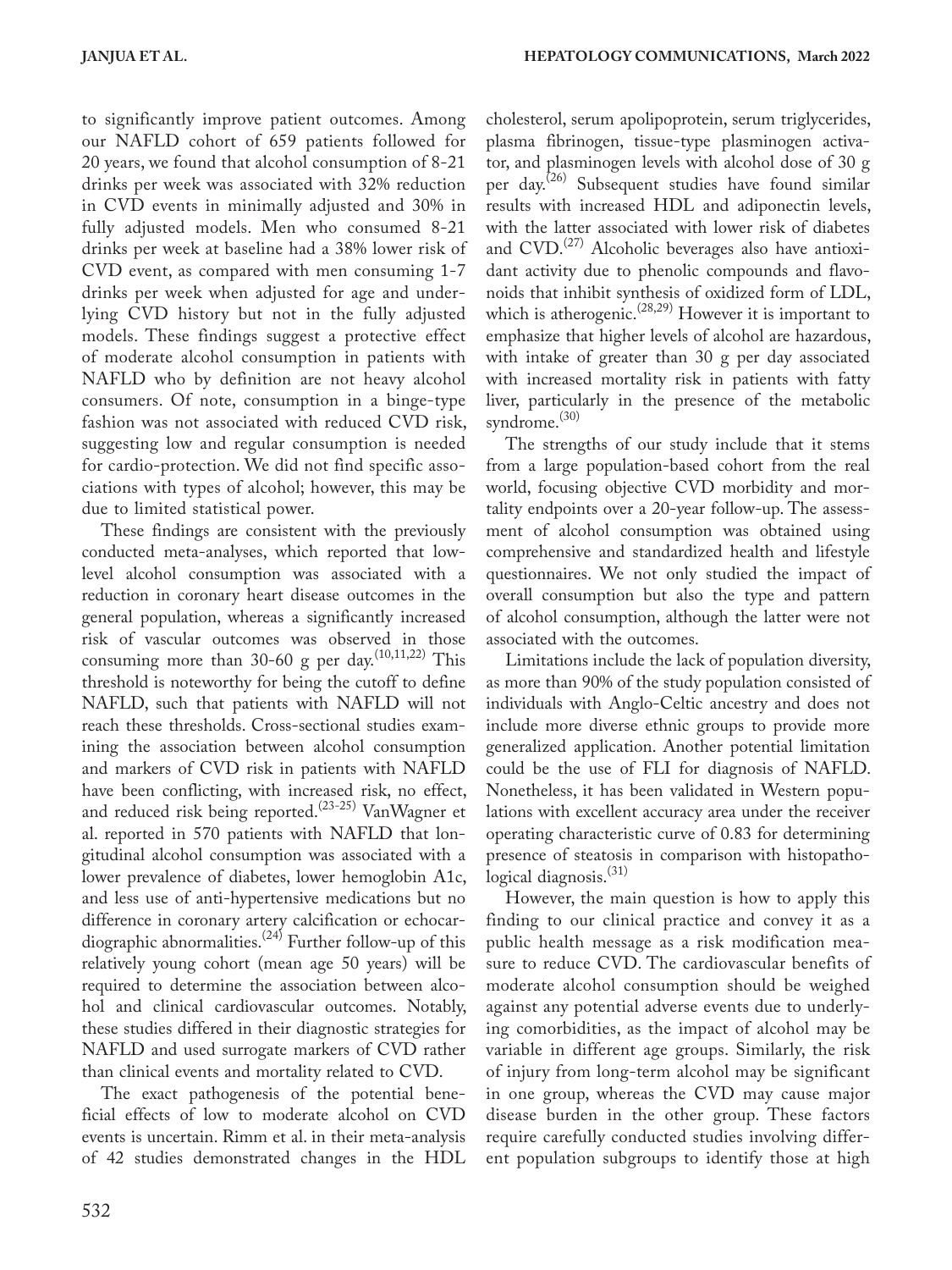risk of mortality or morbidity from CVD and are likely to have significant risk reduction, outweighing any potential harm from alcohol consumption. The upper safe limit of the alcohol consumption is unknown, as are its overall benefits in reducing overall mortality due to lack of randomized controlled trials. Furthermore, vulnerable patients may be at risk of keeping themselves with in safe range of consumption with risk of ending up losing any beneficial effects.

In conclusion, our study demonstrates that low to moderate alcohol consumption of a total of 8-21 standards drinks of alcohol is independently associated with fewer CVD events in subjects with NAFLD. Patients with NAFLD with inherent high risk of cardiovascular mortality due to increased prevalence of underlying metabolic syndrome may benefit from low to moderate consumption to reduce morbidity from CVD events. The integration of these findings into clinical practice requires careful selection of patients, in whom reduction CVD risk would outweigh any potential adverse events.

*Acknowledgment:* The authors thank the Busselton Population Medical Research Institute for permission to access Busselton Health Study data, and the Busselton population for their long-standing support and participation in the Busselton Health Study. The authors wish to thank the staff at the Western Australian Data Linkage Branch and the Hospital Morbidity Data Collection for facilitating access to the linked data on hospital admissions and deaths and the State and Territory Registries of Births, Deaths and Marriages, the State and Territory Coroners, Victorian Department of Justice and Community Safety, and the National Coronial Information System, for enabling cause-of-death unit record file data to be used for this publication.

#### **REFERENCES**

- 1) Younossi ZM, Koenig AB, Abdelatif D, Fazel Y, Henry L, Wymer M. Global epidemiology of nonalcoholic fatty liver disease meta-analytic assessment of prevalence, incidence, and outcomes. Hepatology 2016;64:73-84.
- 2) Marchesini G, Bugianesi E, Forlani G, Cerrelli F, Lenzi M, Manini R, et al. Nonalcoholic fatty liver, steatohepatitis, and the metabolic syndrome. Hepatology 2003;37:917-923.
- 3) Marchesini G, Brizi M, Bianchi G, Tomassetti S, Bugianesi E, Lenzi M, et al. Nonalcoholic fatty liver disease: a feature of the metabolic syndrome. Diabetes 2001;50:1844-1850.
- 4) Alberti K, Eckel RH, Grundy SM, Zimmet PZ, Cleeman JI, Donato KA, et al. Harmonizing the metabolic syndrome: a

joint interim statement of the International Diabetes Federation Task Force on Epidemiology and Prevention; National Heart, Lung, and Blood Institute; American Heart Association; World Heart Federation; International Atherosclerosis Society; and International Association for the Study of Obesity. Circulation 2009;120:1640-1645.

- 5) Adams LA, Lymp JF, St. Sauver J, Sanderson SO, Lindor KD, Feldstein A, et al. The natural history of nonalcoholic fatty liver disease: a population-based cohort study. Gastroenterology 2005;129:113-121.
- 6) Targher G, Byrne CD, Lonardo A, Zoppini G, Barbui C. Nonalcoholic fatty liver disease and risk of incident cardiovascular disease: a meta-analysis. J Hepatol 2016;65:589-600.
- 7) Meyersohn NM, Mayrhofer T, Corey KE, Bittner DO, Staziaki PV, Szilveszter B, et al. Association of hepatic steatosis with major adverse cardiovascular events, independent of coronary artery disease. Clin Gastroenterol Hepatol 2021;19:1480-1488.e14.
- 8) Adams LA, Anstee QM, Tilg H, Targher G. Non-alcoholic fatty liver disease and its relationship with cardiovascular disease and other extrahepatic diseases. Gut 2017;66:1138-1153.
- 9) Baratta F, Pastori D, Angelico F, Balla A, Paganini AM, Cocomello N, et al. Nonalcoholic fatty liver disease and fibrosis associated with increased risk of cardiovascular events in a prospective study. Clin Gastroenterol Hepatol 2020;18:2324-31.e4.
- 10) Wood AM, Kaptoge S, Butterworth AS, Willeit P, Warnakula S, Bolton T, et al. Risk thresholds for alcohol consumption: combined analysis of individual-participant data for 599 912 current drinkers in 83 prospective studies. Lancet 2018;391:1513-1523.
- 11) Ronksley PE, Brien SE, Turner BJ, Mukamal KJ, Ghali WA. Association of alcohol consumption with selected cardiovascular disease outcomes: a systematic review and meta-analysis. BMJ 2011;342:d671.
- 12) Fernández-Solà J. Cardiovascular risks and benefits of moderate and heavy alcohol consumption. Nat Rev Cardiol 2015;12: 576-587.
- 13) Kwon HK, Greenson JK, Conjeevaram HS. Effect of lifetime alcohol consumption on the histological severity of non-alcoholic fatty liver disease. Liver International 2014;34:129-135.
- 14) Hagström H, Nasr P, Ekstedt M, Kechagias S, Önnerhag K, Nilsson E, et al. Low to moderate lifetime alcohol consumption is associated with less advanced stages of fibrosis in non-alcoholic fatty liver disease. Scand J Gastroenterol 2017;52:159-165.
- 15) Mitchell T, Jeffrey GP, de Boer B, MacQuillan G, Garas G, Ching H, et al. Type and pattern of alcohol consumption is associated with liver fibrosis in patients with non-alcoholic fatty liver disease. Am J Gastroenterol 2018;113:1484-1493.
- 16) Knuiman MW, Jamrozik K, Welborn TA, Bulsara MK, Divitini ML, Whittall DE. Age and secular trends in risk factors for cardiovascular disease in Busselton. Aust J Public Health 1995;19: 375-382.
- 17) Knuiman MW, Hung J, Divitini ML, Davis TM, Beilby JP. Utility of the metabolic syndrome and its components in the prediction of incident cardiovascular disease: a prospective cohort study. Eur J Cardiovasc Prev Rehabil 2009;16:235-241.
- 18) Olynyk JK, Cullen DJ, Aquilia S, Rossi E, Summerville L, Powell LW. A population-based study of the clinical expression of the hemochromatosis gene. N Engl J Med 1999;341:718-724.
- 19) Bedogni G, Bellentani S, Miglioli L, Masutti F, Passalacqua M, Castiglione A, et al. The Fatty Liver Index: a simple and accurate predictor of hepatic steatosis in the general population. BMC Gastroenterol 2006;6:33.
- 20) Cuthbertson DJ, Weickert MO, Lythgoe D, Sprung VS, Dobson R, Shoajee-Moradie F, et al. External validation of the fatty liver index and lipid accumulation product indices, using 1H-magnetic resonance spectroscopy, to identify hepatic steatosis in healthy